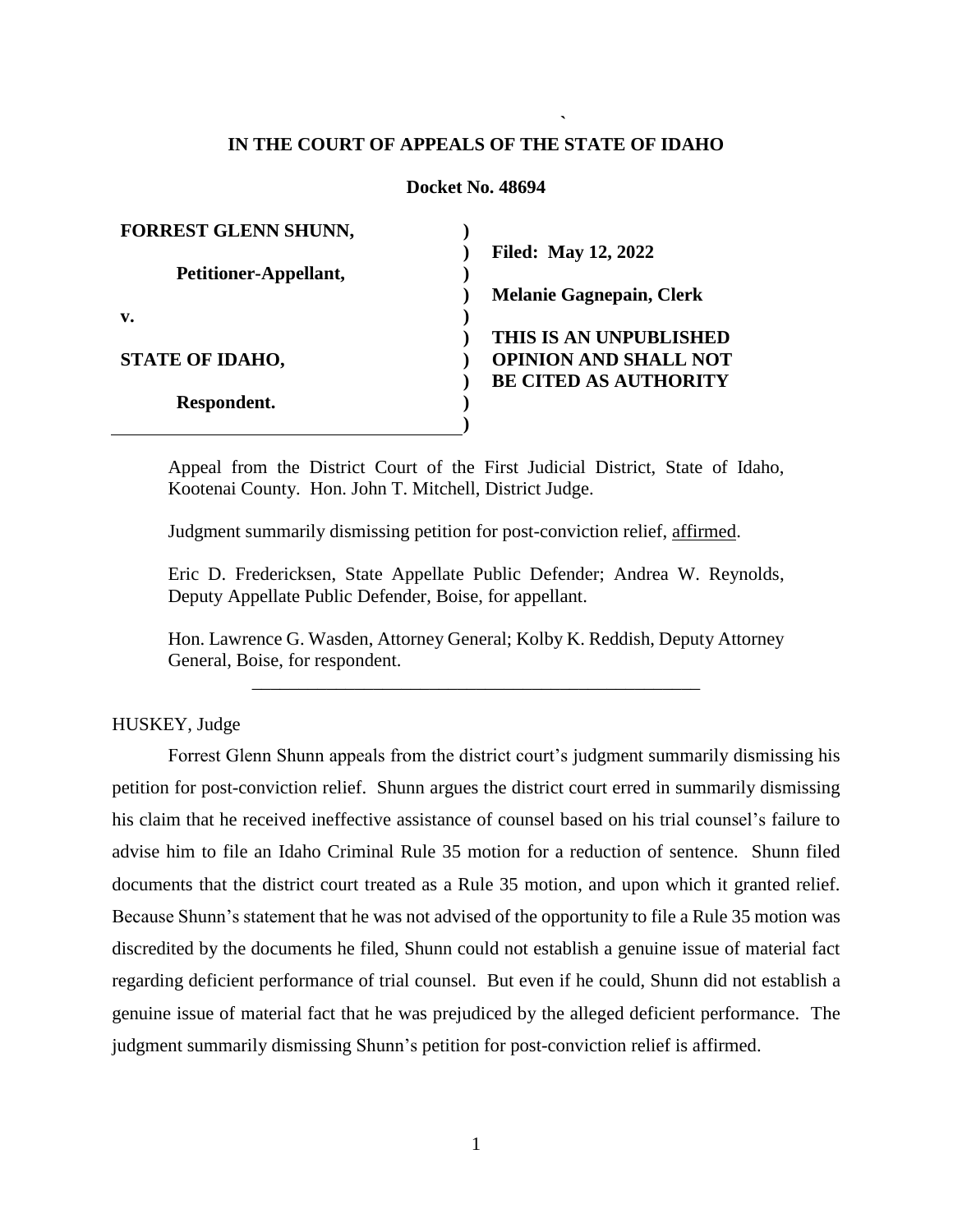#### **I.**

### **FACTUAL AND PROCEDURAL BACKGROUND**

In 2018, while Shunn was on probation for a 2017 conviction,<sup>1</sup> his probation officer discovered methamphetamine and drug paraphernalia during a check of Shunn's residence. Shunn pleaded guilty to possession of a controlled substance, and the trial court imposed a unified sentence of seven years, with one year determinate. For the 2017 conviction, Shunn admitted to violating the terms of his probation and the trial court revoked Shunn's probation and ordered execution of his previously suspended unified sentence of ten years, with three years determinate.

Nine days after the sentencing hearing in the 2018 case and the dispositional hearing in the 2017 case, the trial court received a handwritten letter from Shunn asking the court to reconsider the sentences imposed and to give Shunn a chance at a period of retained jurisdiction. Shunn stated that he repented, stressed that his crimes were nonviolent, and indicated that he had information he could provide to the court at a Rule 35 motion hearing.

Four days later, the trial court received another letter from Shunn describing his abusive childhood and use of drugs to cope with his mental health issues; Shunn once again asked the court for leniency. On the same day, the trial court *sua sponte* reduced Shunn's sentence for the 2017 conviction pursuant to Idaho Criminal Rule 35, "noting no I.C.R. 35 motion has been filed by counsel." The trial court, in relevant part, reduced the sentence imposed for the 2017 conviction to a unified sentence of ten years, with two years determinate, but did not reduce the sentence imposed for the 2018 conviction.

Although Shunn initially filed a pro se petition for post-conviction relief challenging his 2017 and 2018 convictions, through appointed counsel, Shunn subsequently filed an amended petition, along with an affidavit, challenging only his 2017 conviction. The amended petition alleged in part, ineffective assistance of trial counsel for failing to advise Shunn that he could file a Rule 35 motion following the 2017 probation violation disposition. Shunn alleged that if trial counsel had advised him of his ability to file a Rule 35 motion, either he or trial counsel would have presented mitigating information to the trial court and there was a reasonable probability that the court would have further reduced Shunn's sentence for the 2017 conviction. Neither the

 $\overline{a}$ 

Shunn was also on probation for convictions from 2014 and 2015. Those convictions are not relevant to this appeal.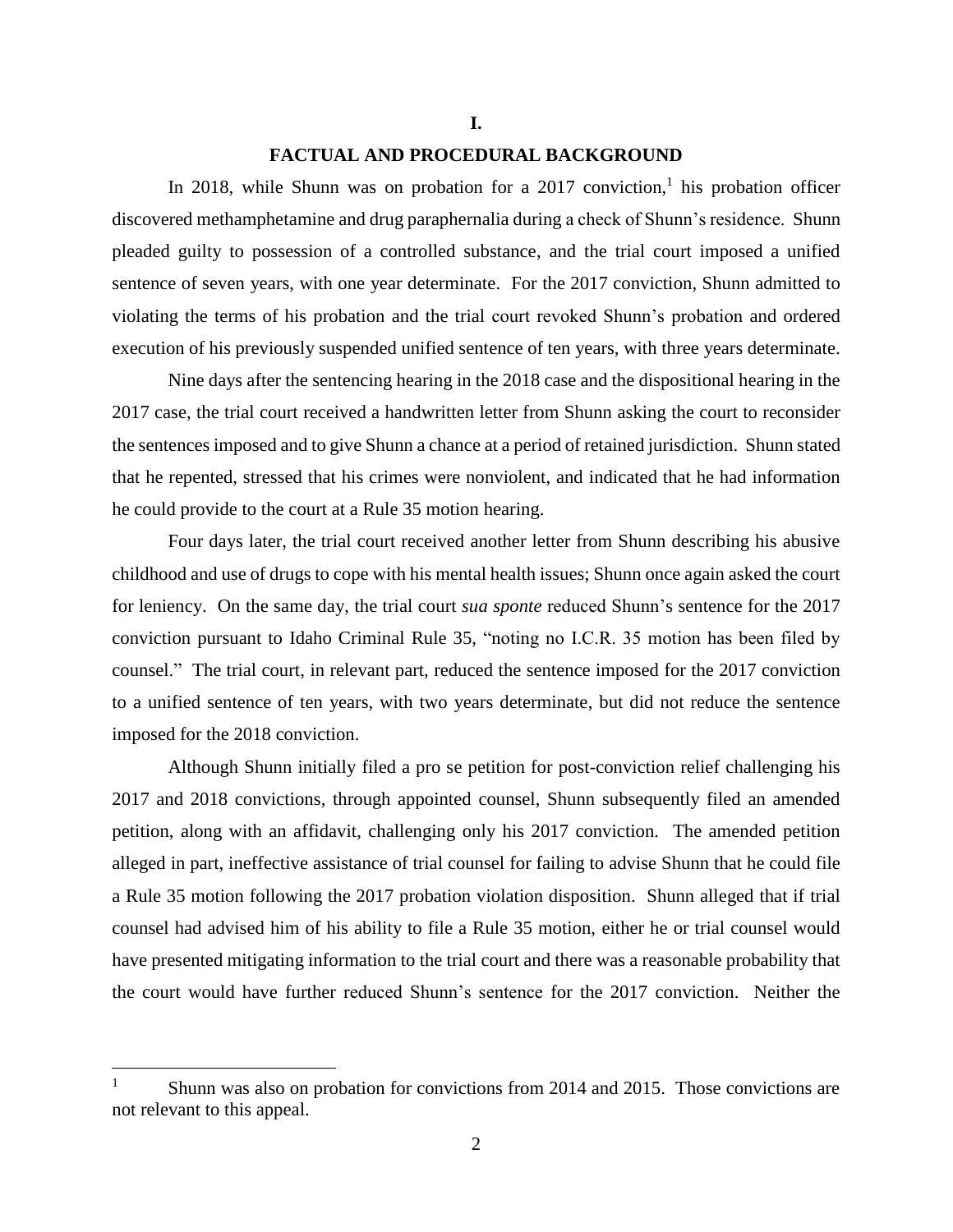amended petition nor Shunn's affidavit contained any of the mitigating evidence that Shunn claimed would have been filed in support of a Rule 35 motion.

The State moved for summary dismissal of Shunn's amended petition for post-conviction relief pursuant to Idaho Code § 19-4906(c), arguing generally that, under the standard set forth in *Strickland v. Washington*, 466 U.S. 668, 687-88 (1984), Shunn failed to establish a genuine issue of material fact as to either deficient performance or resulting prejudice. Specifically, the State argued that because the trial court granted Rule 35 relief for the 2017 conviction, Shunn could not establish that he was prejudiced by his trial counsel's performance. In response, Shunn argued the trial court's reduction of his sentence for his 2017 conviction did not mean that he was not prejudiced by his trial counsel's performance because, without counsel advising him of the possibility of Rule 35 relief, Shunn was not able to file a Rule 35 motion and meaningfully participate in a hearing on the motion with the assistance of counsel. Shunn alleged that he was "denied an entire judicial proceeding at which he had the right to effective assistance of counsel" and, therefore, a presumption of prejudice is required.

The district court held a hearing on the State's summary dismissal motion. The district court found that prejudice could not be presumed and Shunn failed to present evidence that trial counsel was deficient or that he was prejudiced by counsel's performance. Accordingly, the district court found that Shunn failed to establish a genuine issue of material fact for his ineffective assistance of counsel claim and summarily dismissed Shunn's amended petition for postconviction relief. Shunn timely appeals.

#### **II.**

## **STANDARD OF REVIEW**

Idaho Code § 19-4906 authorizes summary dismissal of a petition for post-conviction relief, either pursuant to a motion by a party or upon the court's own initiative, if it appears from the pleadings, depositions, answers to interrogatories, and admissions and agreements of fact, together with any affidavits submitted, that there is no genuine issue of material fact and the moving party is entitled to judgment as a matter of law. When considering summary dismissal, the district court must construe disputed facts in the petitioner's favor, but the court is not required to accept either the petitioner's mere conclusory allegations, unsupported by admissible evidence, or the petitioner's conclusions of law. *Roman v. State*, 125 Idaho 644, 647, 873 P.2d 898, 901 (Ct. App. 1994); *Baruth v. Gardner*, 110 Idaho 156, 159, 715 P.2d 369, 372 (Ct. App. 1986).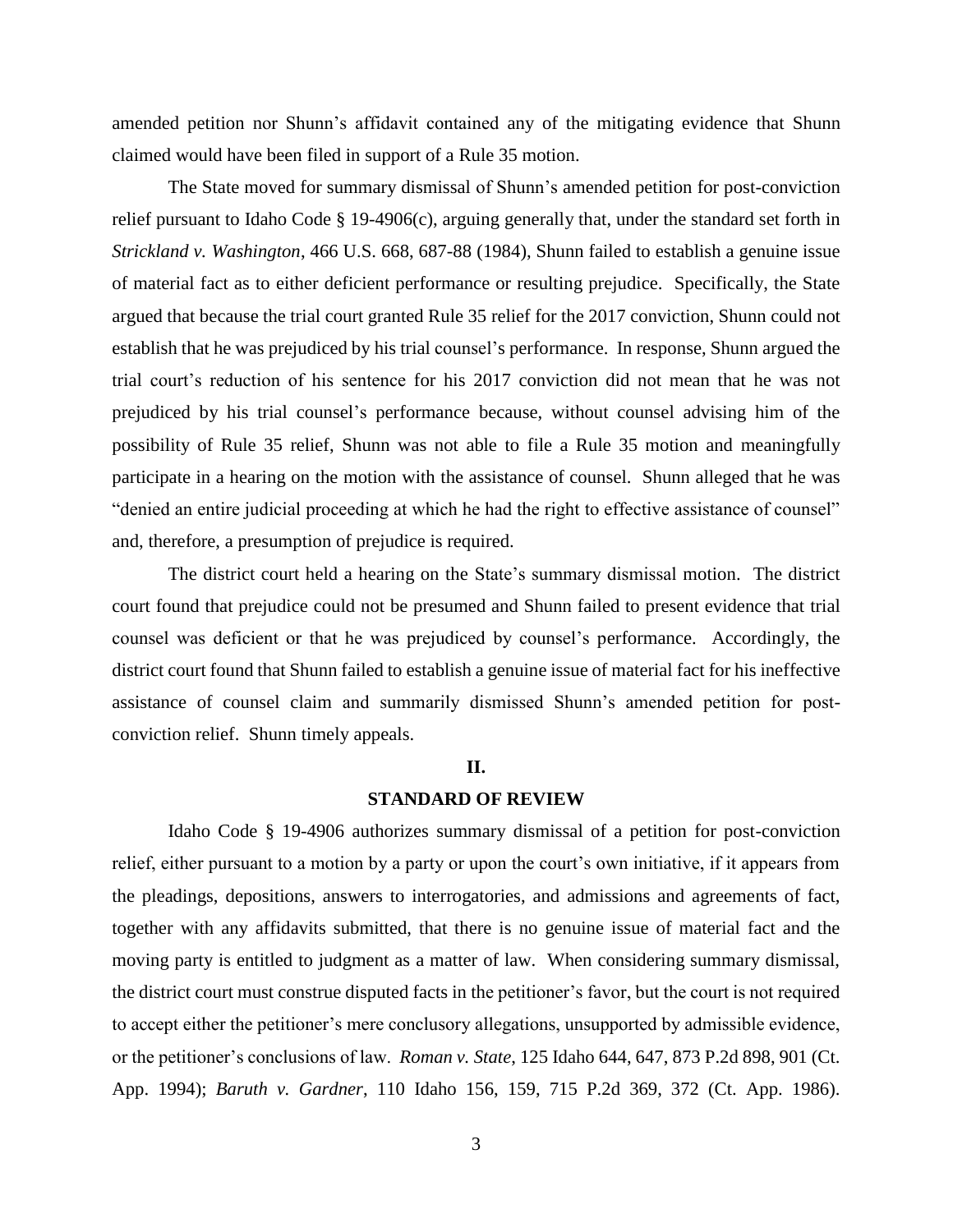Moreover, the district court, as the trier of fact, is not constrained to draw inferences in favor of the party opposing the motion for summary disposition; rather, the district court is free to arrive at the most probable inferences to be drawn from uncontroverted evidence. *Hayes v. State*, 146 Idaho 353, 355, 195 P.3d 712, 714 (Ct. App. 2008). Such inferences will not be disturbed on appeal if the uncontroverted evidence is sufficient to justify them. *Id.*

Claims may be summarily dismissed if the petitioner's allegations are clearly disproven by the record of the criminal proceedings, if the petitioner has not presented evidence making a prima facie case as to each essential element of the claims, or if the petitioner's allegations do not justify relief as a matter of law. *Kelly v. State*, 149 Idaho 517, 521, 236 P.3d 1277, 1281 (2010); *DeRushé v. State*, 146 Idaho 599, 603, 200 P.3d 1148, 1152 (2009). Thus, summary dismissal of a claim for post-conviction relief is appropriate when the court can conclude, as a matter of law, that the petitioner is not entitled to relief even with all disputed facts construed in the petitioner's favor. For this reason, summary dismissal of a post-conviction petition may be appropriate even when the state does not controvert the petitioner's evidence. *See Roman*, 125 Idaho at 647, 873 P.2d at 901.

Conversely, if the petition, affidavits, and other evidence supporting the petition allege facts that, if true, would entitle the petitioner to relief, the post-conviction claim may not be summarily dismissed. *Charboneau v. State*, 140 Idaho 789, 792, 102 P.3d 1108, 1111 (2004); *Sheahan v. State*, 146 Idaho 101, 104, 190 P.3d 920, 923 (Ct. App. 2008). If a genuine issue of material fact is presented, an evidentiary hearing must be conducted to resolve the factual issues. *Goodwin v. State*, 138 Idaho 269, 272, 61 P.3d 626, 629 (Ct. App. 2002).

On appeal from an order of summary dismissal, we apply the same standards utilized by the trial courts and examine whether the petitioner's admissible evidence asserts facts which, if true, would entitle the petitioner to relief. *Ridgley v. State*, 148 Idaho 671, 675, 227 P.3d 925, 929 (2010); *Sheahan*, 146 Idaho at 104, 190 P.3d at 923. Over questions of law, we exercise free review. *Rhoades v. State*, 148 Idaho 247, 250, 220 P.3d 1066, 1069 (2009); *Downing v. State*, 136 Idaho 367, 370, 33 P.3d 841, 844 (Ct. App. 2001).

### **III.**

### **ANALYSIS**

Shunn alleges the district court erred in summarily dismissing his amended petition for post-conviction relief because: (1) he did not have notice that failure to sufficiently allege deficient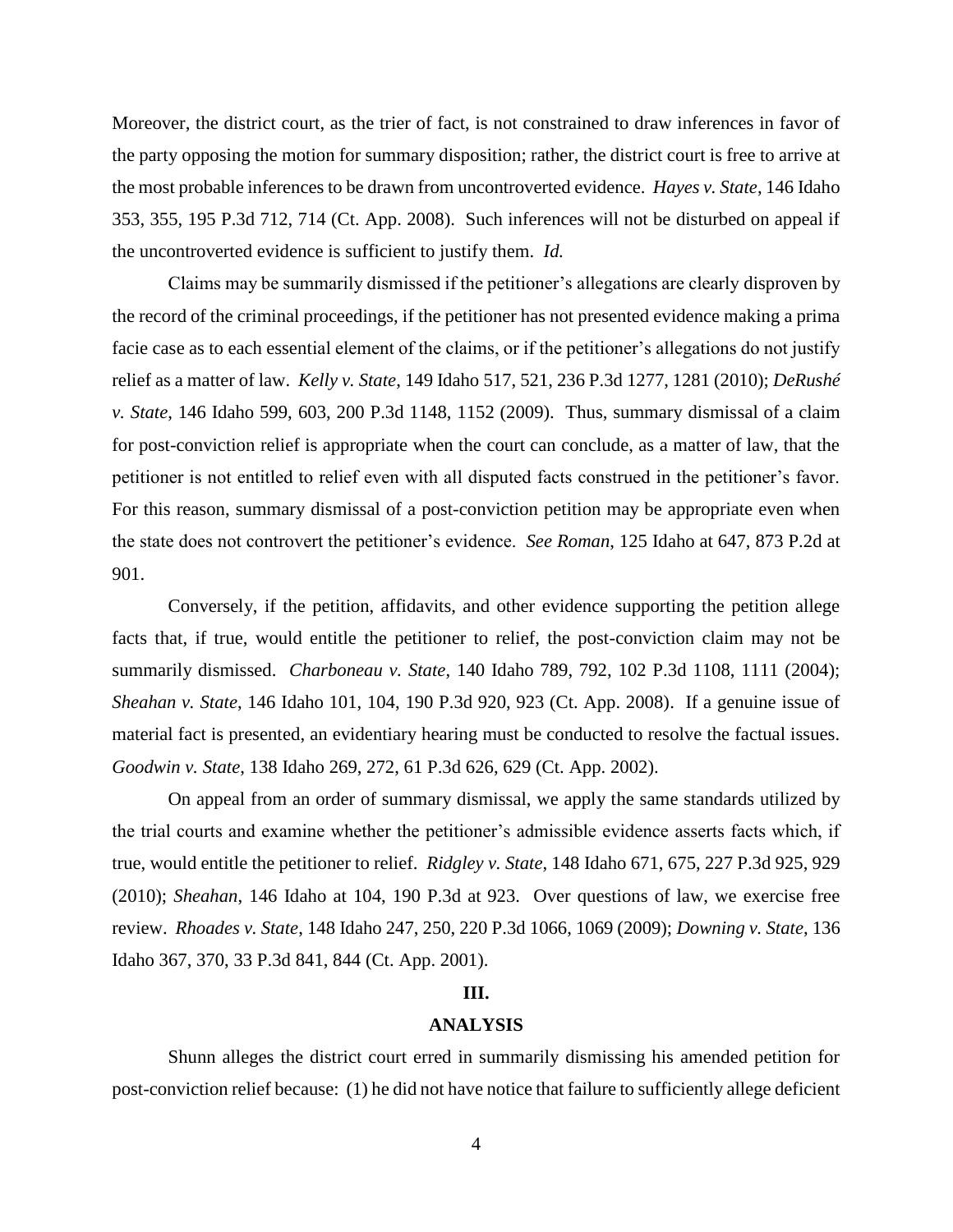performance was a ground for dismissal; (2) his amended petition sufficiently established a genuine issue of material fact regarding his ineffective assistance of trial counsel claim. In response, the State argues that the district court did not err.

#### **A. Shunn Had Sufficient Notice of Grounds for Dismissal**

Shunn acknowledges he had notice that the State moved to dismiss his amended petition for post-conviction relief for failure to sufficiently allege prejudice. However, Shunn argues he received no notice the State was seeking to dismiss his amended petition for failing to sufficiently allege deficient performance of trial counsel and, therefore, the district court could not dismiss on that basis. The State asserts Shunn had notice that his ineffective assistance of counsel claim could be dismissed for failing to sufficiently allege both deficient performance and prejudice.

Idaho Code § 19-4906(c) authorizes the dismissal of a petitioner's post-conviction claims on the State's motion. The notice requirement of I.C.  $\S$  19-4906(c) is met if the notice is sufficient that the other party cannot assert surprise or prejudice. *DeRushé*, 146 Idaho at 601, 200 P.3d at 1150. Because a post-conviction proceeding is governed by the Idaho Rules of Civil Procedure, a motion for summary dismissal must, pursuant to I.R.C.P. 7(b)(1), state the grounds for dismissal with particularity. *DeRushé*, 146 Idaho at 601, 200 P.3d at 1150. In the context of ineffective assistance of counsel claims, reasonable particularity only requires pointing out that there is a lack of evidence showing deficient performance or prejudice. *See id.* at 601-02, 200 P.3d at 1150-51. It does not require explaining what further evidence is necessary to substantiate a petitioner's claim. *Id.* at 602, 200 P.3d at 1151. Although a petitioner cannot challenge the sufficiency of the State's grounds for dismissal for the first time on appeal, a petitioner may assert for the first time on appeal that his post-conviction claims were dismissed without any notice at all. *Kelly*, 149 Idaho at 522, 236 P.3d at 1282.

We disagree with Shunn's contention that he had no notice that the State sought to dismiss his amended petition for failing to sufficiently allege deficient performance of trial counsel. In its motion for summary dismissal, the State moved the district court to dismiss the petition pursuant to I.C. § 19-4906(c), which authorizes dismissing a petition when it appears from the pleadings that the petitioner has failed to raise a genuine issue of material fact. The State also cited the *Strickland* standard for establishing ineffective assistance of counsel claims and argued "Petitioner cannot establish that his trial counsel was ineffective for failing to file a Rule 35 within thirteen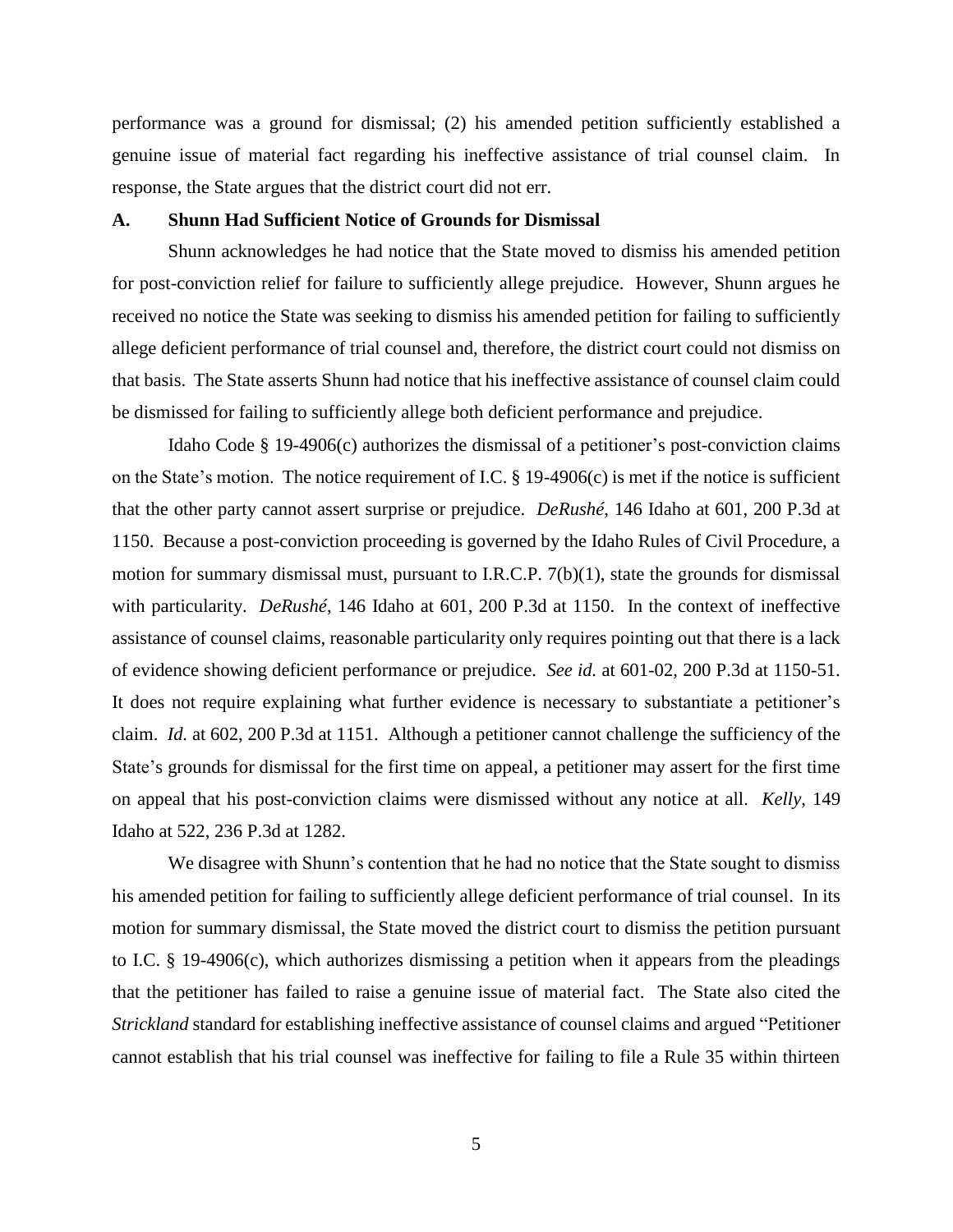days of entry of Judgment."<sup>2</sup> Finally, the State requested the district court to dismiss the petition "as no issues of material fact remain, Petitioner is not entitled to the post-conviction relief sought." This is sufficient argument, with citation to authority that Shunn failed to establish both deficient performance of trial counsel and resulting prejudice. Thus, the State provided both argument and authority that generally, Shunn failed to establish a genuine issue of material fact on each of the *Strickland* prongs and, therefore, his amended petition should be dismissed. That the State argued lack of prejudice with further specificity does not negate the additional, more general bases on which it argued the entire claim failed. Consequently, Shunn had notice that the State sought summary dismissal because Shunn failed to allege a genuine issue of material fact as to each prong of his ineffective assistance of counsel claim.

# **B. Shunn's Amended Petition Did Not Establish a Genuine Issue of Material Fact Regarding His Ineffective Assistance of Counsel Claim**

Shunn asserts the district court erred in dismissing his amended petition for post-conviction relief because he created a genuine issue of material fact that trial counsel was deficient by failing to advise Shunn he could seek relief through a Rule 35 motion; he was prejudiced by the deficiency; and although he cannot demonstrate any actual prejudice, the district court should have inferred or presumed prejudice. Specifically, Shunn asserts that if trial counsel had advised him about the opportunity to seek relief under Rule 35, "then presumably Mr. Shunn (either pro se or through counsel) would have properly filed such a motion and requested a hearing." The State contends Shunn did not establish any issue of material fact as to either deficiency or prejudice and, therefore, the district court did not err in summarily dismissing the amended petition.<sup>3</sup>

 $\overline{a}$ 

<sup>2</sup> It is true the State treated Shunn's claim as a claim that trial counsel was ineffective for *failing to file* an Idaho Criminal Rule 35 motion rather than *failing to advise* Shunn of the opportunity to file a Rule 35 motion. However, Shunn did not address this discrepancy in the district court. If Shunn believed these grounds were insufficiently clear, he was required to raise the issue in the district court. *Kelly v. State*, 149 Idaho 517, 522 n.1, 236 P.3d 1277, 1282 n.1 (2010). His failure to do so is fatal to his claim on appeal. *DeRushé v. State*, 146 Idaho 599, 602, 200 P.3d 1148, 1151 (2009). To the extent the claim is one of no notice, Shunn similarly fails to raise on appeal the claim that the State moved to dismiss on a ground not asserted in the petition instead of the allegation actually raised in the petition, and thus, waives consideration of the claim. *State v. Zichko*, 129 Idaho 259, 263, 923 P.2d 966, 970 (1996).

<sup>&</sup>lt;sup>3</sup> On appeal, the State's argument centers on Shunn's concession that he cannot show a reasonable probability that he would have received more or different relief if counsel had properly filed a Rule 35 motion. However, Shunn does not allege that he asked his trial counsel to file a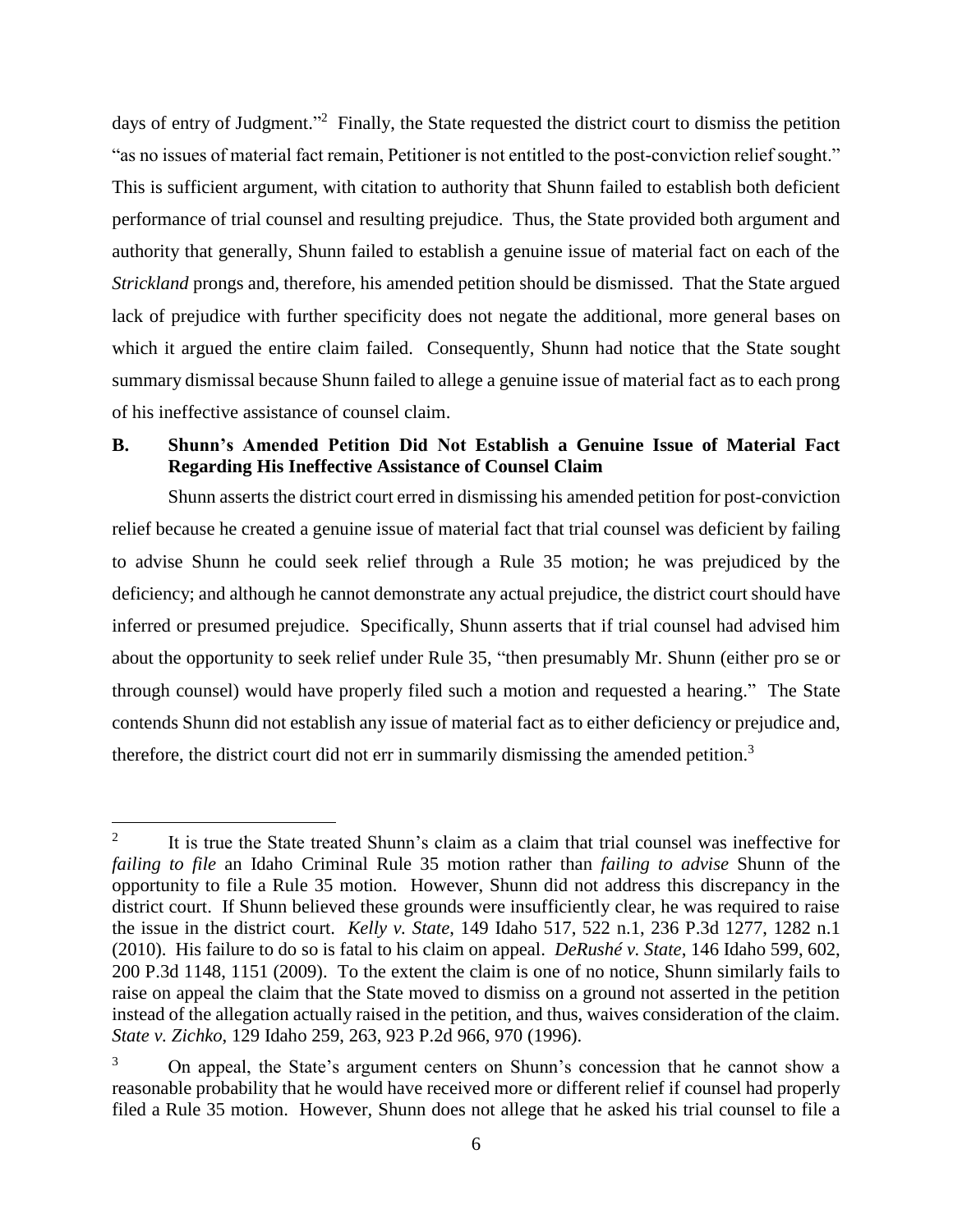A claim of ineffective assistance of counsel may properly be brought under the Uniform Post-Conviction Procedure Act. *Barcella v. State*, 148 Idaho 469, 477, 224 P.3d 536, 544 (Ct. App. 2009). To prevail on an ineffective assistance of counsel claim, the petitioner must show that the attorney's performance was deficient and that the petitioner was prejudiced by the deficiency. *Strickland*, 466 U.S. at 687-88; *Self v. State*, 145 Idaho 578, 580, 181 P.3d 504, 506 (Ct. App. 2007). To establish a deficiency, the petitioner has the burden of showing that the attorney's representation fell below an objective standard of reasonableness. *Aragon v. State*, 114 Idaho 758, 760, 760 P.2d 1174, 1176 (1988); *Knutsen v. State*, 144 Idaho 433, 442, 163 P.3d 222, 231 (Ct. App. 2007). To establish prejudice, the petitioner must show a reasonable probability that, but for the attorney's deficient performance, the outcome of the proceedings would have been different. *Aragon*, 114 Idaho at 761, 760 P.2d at 1177; *Knutsen*, 144 Idaho at 442, 163 P.3d at 231.

The test for analyzing deficient performance for *failing to advise* a defendant of his right to participate in a court process, such as an appeal or a Rule 35 hearing, is distinct from the test for the *failure to file a motion*. For example, the failure to advise claim often arises in the context of failing to advise a defendant of a right to appeal. In that context, the test is as follows:

Where the defendant has not conveyed his or her intent with respect to an appeal either way, the court must first determine whether trial counsel consulted with the defendant about an appeal. In this context, the term "consult" means advising the defendant about the advantages and disadvantages of pursuing an appeal and making a reasonable effort to discover the defendant's wishes. If counsel has consulted with the defendant, then counsel performs in a professionally unreasonable manner only by failing to follow the defendant's express instructions with regard to an appeal.

If counsel has not consulted with the defendant, then counsel's performance in failing to consult with the defendant is itself deficient if a rational defendant would want to appeal or the particular defendant reasonably demonstrated to counsel that he or she was interested in appealing.

Once counsel's performance has been shown to be deficient, the defendant must demonstrate actual prejudice by showing that there is a reasonable probability that, but for counsel's failure to consult with him or her about an appeal, the defendant would have timely appealed.

*Blackburn v. State*, 161 Idaho 769, 773, 391 P.3d 654, 658 (Ct. App. 2017) (citations omitted)*.*

 $\overline{a}$ 

Rule 35 motion but counsel did not do so. Instead, Shunn claims trial counsel did not advise or consult with Shunn about the filing of a Rule 35 motion.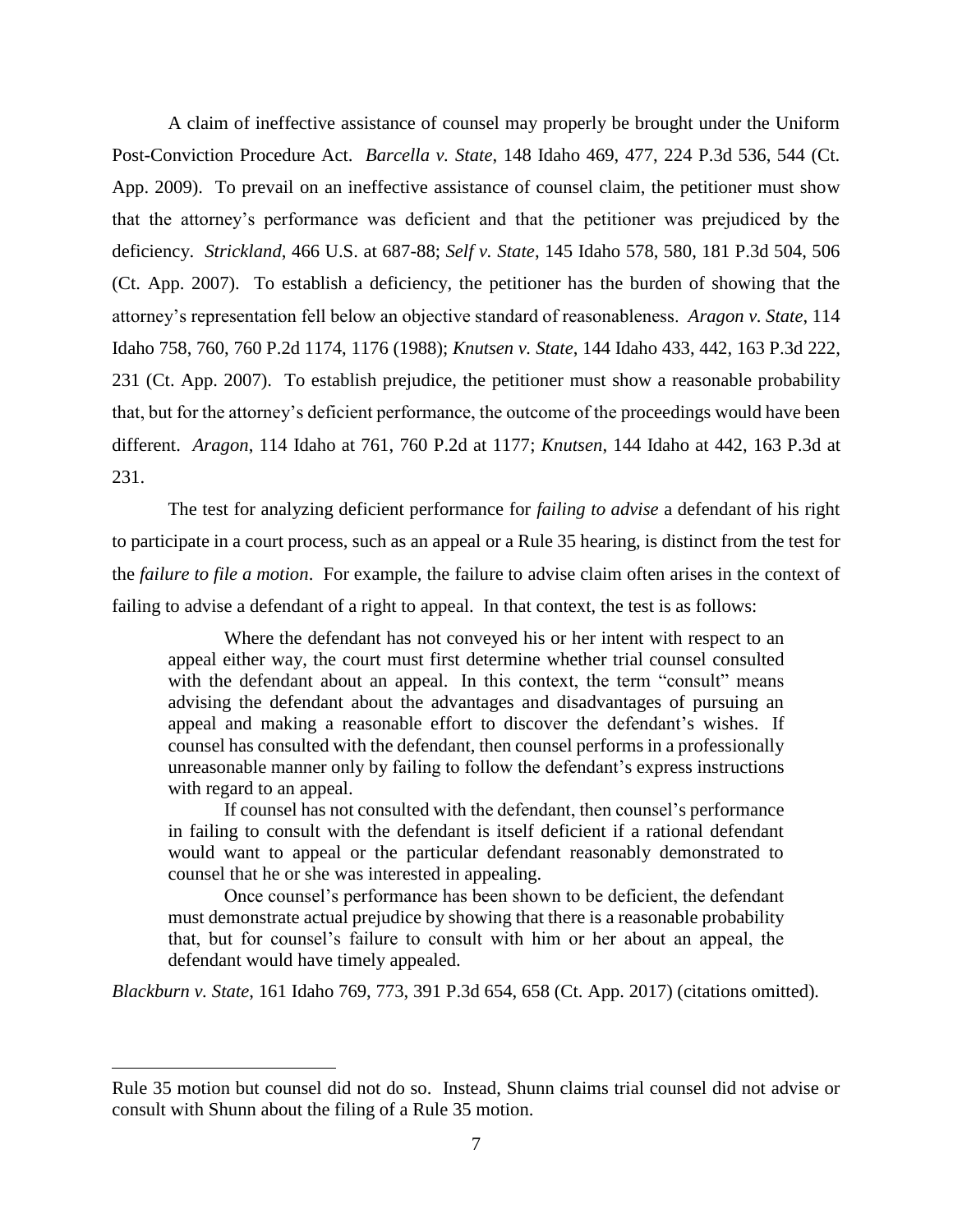In contrast, when the alleged deficiency is trial counsel's failure to file a motion, a conclusion that the motion, if pursued, would not have been granted by the trial court, is generally determinative of both prongs of the *Strickland* test. *Lint v. State*, 145 Idaho 472, 477-78, 180 P.3d 511, 516-17 (Ct. App. 2008). In our view, the failure to advise a defendant of his right to file a Rule 35 motion is most analogous to the failure to consult with a defendant about an appeal and, accordingly, we utilize that test for our review. However, under either analysis, Shunn's claim fails.

### **1. Shunn's amended petition did not allege a genuine issue of material fact as to trial counsel's deficient performance**

The first step in the analysis for a failure to advise claim is for the court to determine whether Shunn indicated a desire for a Rule 35 motion and whether trial counsel consulted with Shunn regarding the motion. The district court found that the only evidence regarding this claim was an affidavit in which Shunn stated trial counsel failed to advise him that he could pursue sentencing relief through a Rule 35 motion. However, the district court also found this statement in Shunn's affidavit was discredited by Shunn's letters to the trial court, which specifically asked the court to reconsider the sentences imposed in light of various factors and that he could provide additional information at a Rule 35 motion hearing. Shunn does not challenge the district court's findings that Shunn's statement in his affidavit was discredited by his letters to the trial court or that there were no other factual assertions in support of the claim. Shunn also argues the district court erred by "faulting" Shunn for failing to have sufficient evidence to avoid summary dismissal and that his uncontroverted affidavit was sufficient to create a material issue of fact for purposes of summary dismissal. We disagree. Because Shunn's only factual support was discredited, the district court noted that additional evidence, such as an affidavit from Shunn's trial counsel, was necessary to create a genuine issue of material fact to avoid summary dismissal. The district court was correct. Shunn presented no additional factual support for the first step of the analysis- whether trial counsel consulted with him. Consequently, Shunn did not allege a genuine issue of material fact that trial counsel failed to advise him regarding a Rule 35 motion, and there was no need for the district court to further analyze Shunn's claim. The district court properly concluded Shunn failed to allege sufficient facts in support of his claim of deficient performance, and thus, there was no genuine issue of material fact that counsel was ineffective for failing to advise Shunn regarding a Rule 35 motion.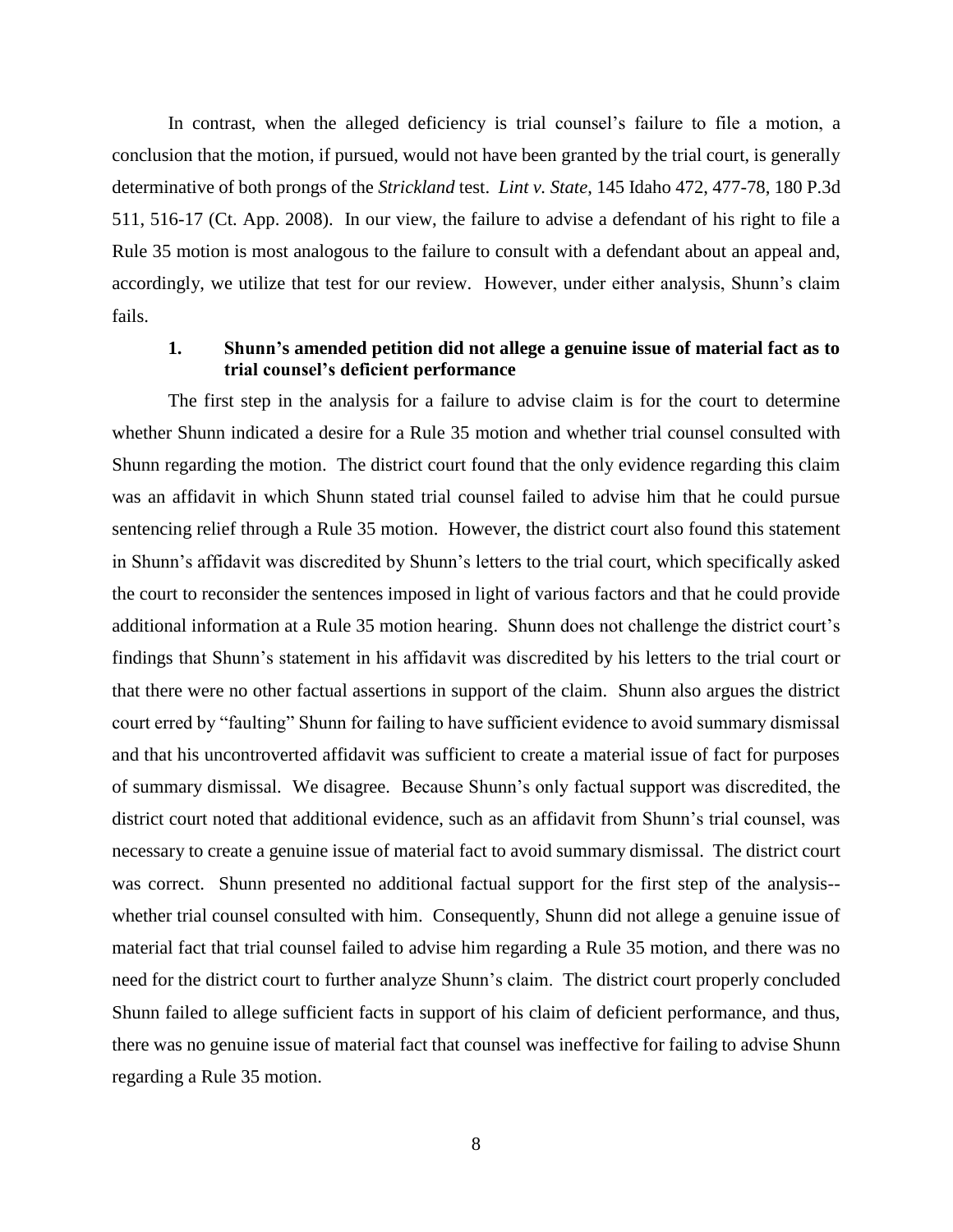# **2. Shunn's amended petition did not allege a genuine issue of material fact as to prejudice**

The second step in the analysis is to determine whether Shunn sufficiently alleged he was actually prejudiced by his trial counsel's failure to advise him on the possibility of Rule 35 relief. The district court held that even if trial counsel did not consult with Shunn about his right to file a Rule 35 motion, any deficiency was remedied when Shunn wrote to the district court asking for a reduction in his sentence and the district court granted relief pursuant to Rule 35. The district court was correct.

### **a. Prejudice cannot be presumed**

Shunn concedes that he does not, and cannot, show that the trial court would have granted additional relief had a formal Rule 35 motion been filed. Nonetheless, Shunn argues that he should not be required to demonstrate prejudice, but instead, the district court should "infer that Mr. Shunn would have received greater or different relief had he properly filed a Rule 35 motion and requested a hearing on that motion." In support of this contention, Shunn asserts it would be impossible for a post-conviction petitioner to show, at the summary dismissal stage, that he would have received a lesser or different sentence absent counsel's deficient performance. Therefore, Shunn asserts that:

A post-conviction petitioner must be able to raise a claim of ineffective assistance of counsel relating to his counsel's performance at sentencing or in relation to a Rule 35 motion without having to show, at the summary dismissal stage, that he would have received a lesser or different sentence absent counsel's deficient performance.

Only in specific Sixth Amendment contexts is prejudice presumed. *Garza v. Idaho*, 139 S. Ct. 738, 744 (2019). For example, no showing of prejudice is necessary when counsel's constitutionally deficient performance deprives a defendant of an appeal that he otherwise would have taken. *Id.* However, neither the Idaho Supreme Court nor this Court have ever held that prejudice may be presumed when the defendant has actually participated in a proceeding. As discussed above, Shunn failed to allege a genuine issue of material fact that there was constitutionally deficient performance by trial counsel in this case. Absent that prerequisite, Shunn cannot establish any basis upon which to presume prejudice.

Despite the fact that Shunn participated in the Rule 35 process, Shunn relies on *Vick v. State*, 131 Idaho 121, 952 P.2d 1257 (Ct. App. 1998) to support his assertion that he should not be required to demonstrate prejudice. In *Vick*, the petitioner alleged her trial counsel failed to provide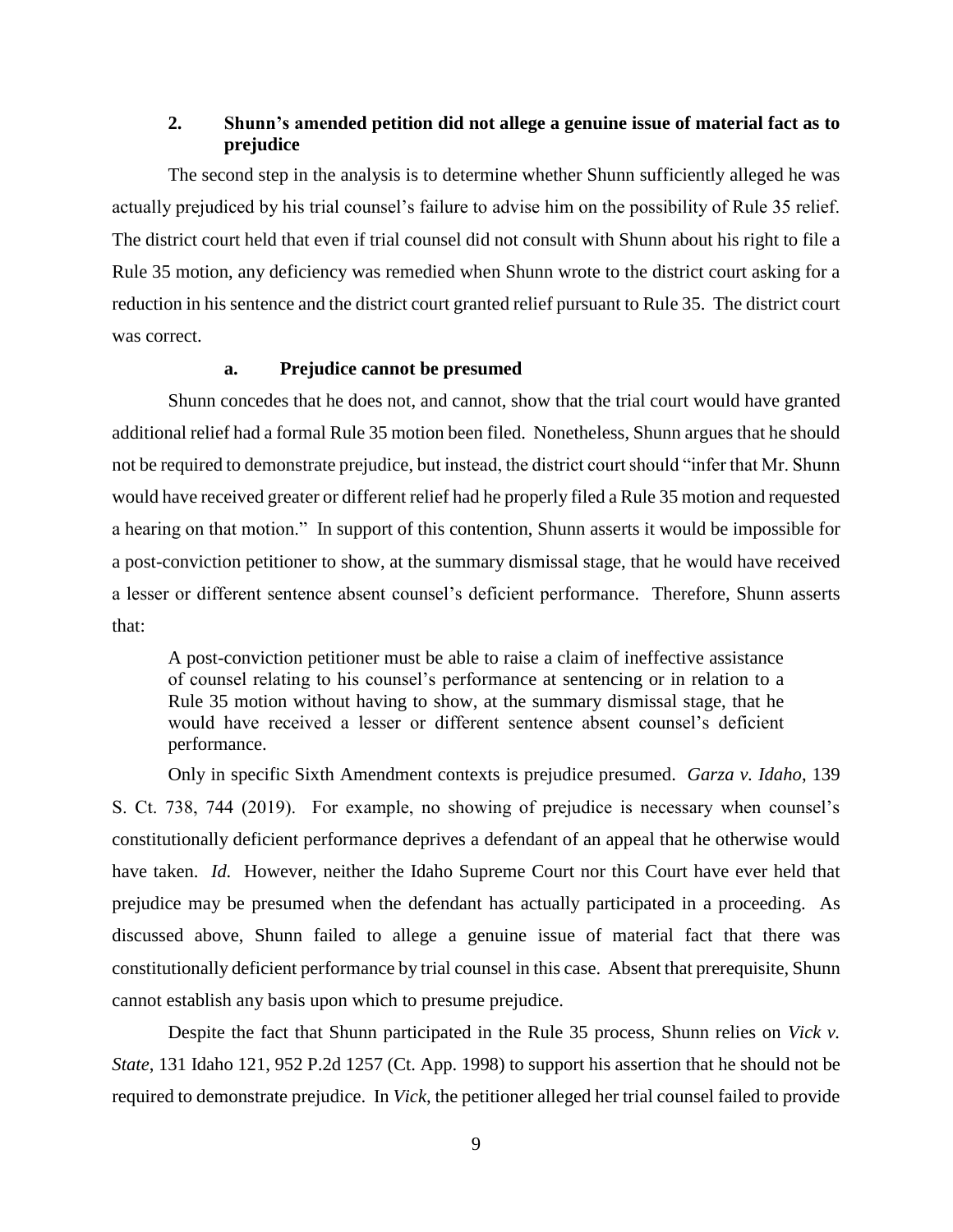the sentencing court with a fully complete psychological evaluation and, as a result, the trial court was unable to adequately consider her mental illness as a mitigating factor in imposing a sentence. *Id.* at 124, 952 P.2d at 1260. Vick included the new mitigating information with her petition for post-conviction relief by providing an affidavit of a psychologist as well as a copy of a full psychological evaluation. *Id.* at 125, 952 P.2d at 1261. The district court granted summary disposition, and this Court reversed, holding that trial counsel's failure to submit readily available information that provided a more favorable assessment of Vick prior to sentencing created a material issue of fact as to whether she received ineffective assistance of counsel at sentencing. *Id.* at 125-26, 952 P.2d at 1261-62.

Shunn argues that because this Court did not require the petitioner in *Vick* to prove she would have received a lesser sentence, Shunn should not be required to show he would have received additional or different relief if trial counsel had filed a formal Rule 35 motion. Shunn's argument ignores the legal differences between sentencing and Rule 35 motion hearings. A Rule 35 motion does not function as an appeal of a sentence. *State v. Huffman*, 144 Idaho 201, 203, 159 P.3d 838, 840 (200). Instead, it is a narrow rule allowing a trial court to correct an illegal sentence, to correct a sentence imposed in an illegal manner, or to reduce a sentence. *Id.* When presenting a Rule 35 motion for a reduction of sentence, the defendant must show that the sentence is excessive in light of new or additional information subsequently provided to the district court in support of the Rule 35 motion. *Id.*

Further, Shunn's argument ignores the factual differences between his case and *Vick*. First, Shunn is challenging trial counsel's alleged failure to advise him of his ability to file a Rule 35 motion, not trial counsel's failure to file a Rule 35 motion or provide the trial court with mitigating information. Second, unlike *Vick*, Shunn presented information to the trial court through the letters that were treated as a Rule 35 motion. The trial court was able to review the mitigating information included in Shunn's letters, including Shunn's description of his difficult childhood and difficulty coping with his mental health issues. Shunn was granted relief after the trial court received his letters, indicating that the trial court considered the mitigating information Shunn included in the letters. Third, Shunn failed to identify or include any new or additional information as part of his post-conviction petition that he would have been provided to the trial court. Consequently, in light of the material differences between the cases, Shunn's reliance on *Vick* is misplaced. Accordingly, we will not presume prejudice in this case.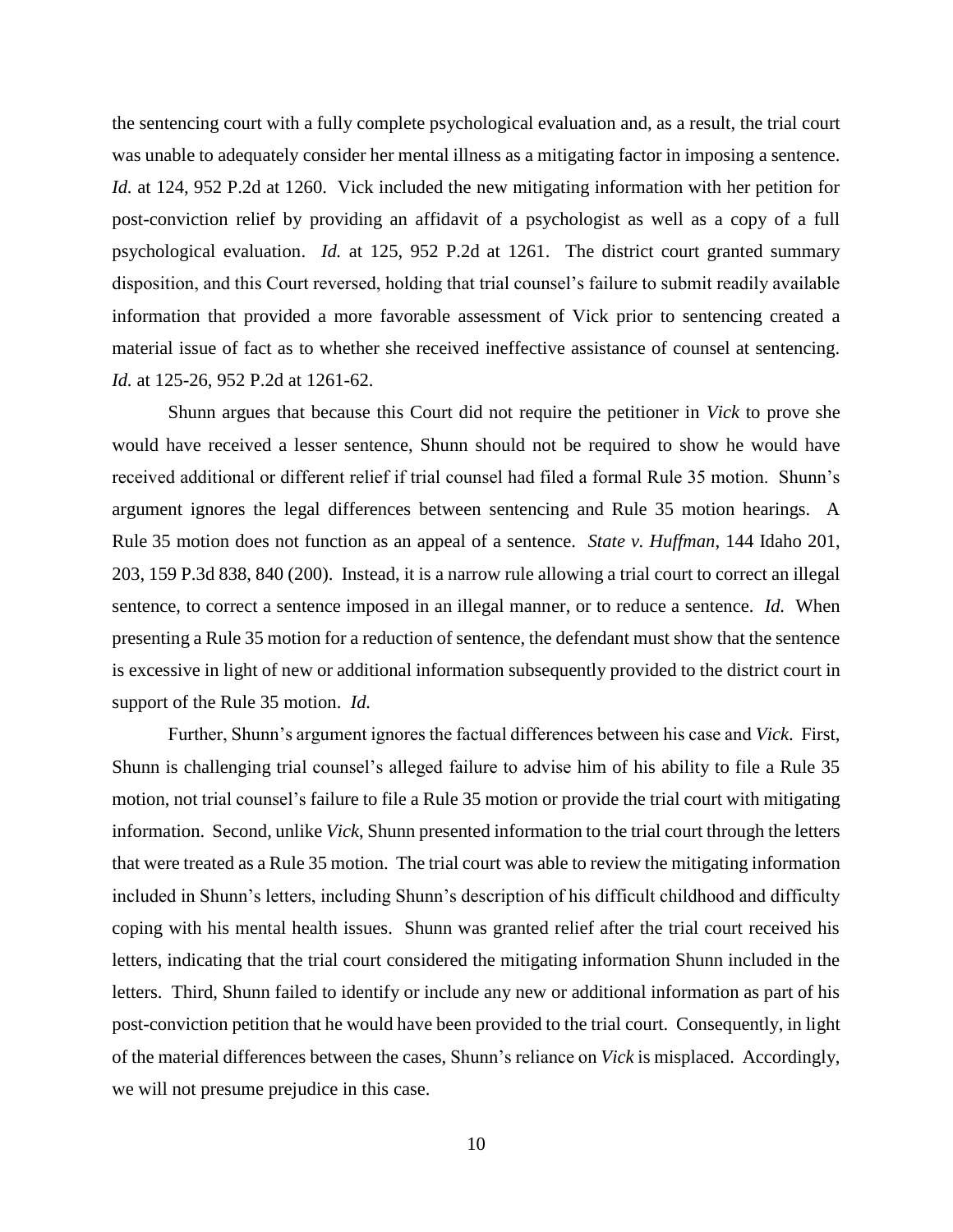### **b. There is no genuine issue of material fact regarding prejudice**

Shunn's amended petition for post-conviction relief did not raise a genuine issue of material fact that he was prejudiced by the alleged failure of trial counsel to advise him of the possibility of Rule 35 sentencing relief. Shunn's affidavit states that trial counsel's failure to advise him left him unable to "request that my sentence run concurrent with other matters or be reduced, and I was not able to present mitigating information to demonstrate the reasons for my request," but this statement does not reflect what occurred in the underlying criminal case. Although it was Shunn rather than trial counsel who filed the letters that were treated as a Rule 35 motion, Shunn was able to request that his sentence be reduced and present information to explain and justify that request. Thus, the record establishes that Shunn was not denied the opportunity to request that his sentence be reduced through a Rule 35 motion; consequently, he cannot establish any prejudice arising from his claim that trial counsel failed to advise him regarding a Rule 35 motion.

Even assessing prejudice under the *failure to file* a Rule 35 motion standard, Shunn fails to establish prejudice because any failure by trial counsel to file the Rule 35 motion was remedied by Shunn filing documents the district court treated as such a motion. *Ramirez v. State*, 113 Idaho 87, 89, 741 P.2d 374, 376 (Ct. App. 1987) (observing "that any failure by the attorney to file a Rule 35 motion was remedied when Ramirez himself filed a document which the district court treated as such a motion"). Without any new or additional information, regardless of whether the Rule 35 motion was filed by counsel or by Shunn, there is no basis on which the trial court could grant relief. *Huffman*, 144 Idaho at 203, 159 P.3d at 840.

Thus, the district court did not err in concluding that Shunn failed to establish a genuine issue of material fact regarding trial counsel's alleged deficiency and resulting prejudice. Therefore, the district court did not err by summarily dismissing Shunn's amended petition for post-conviction relief.